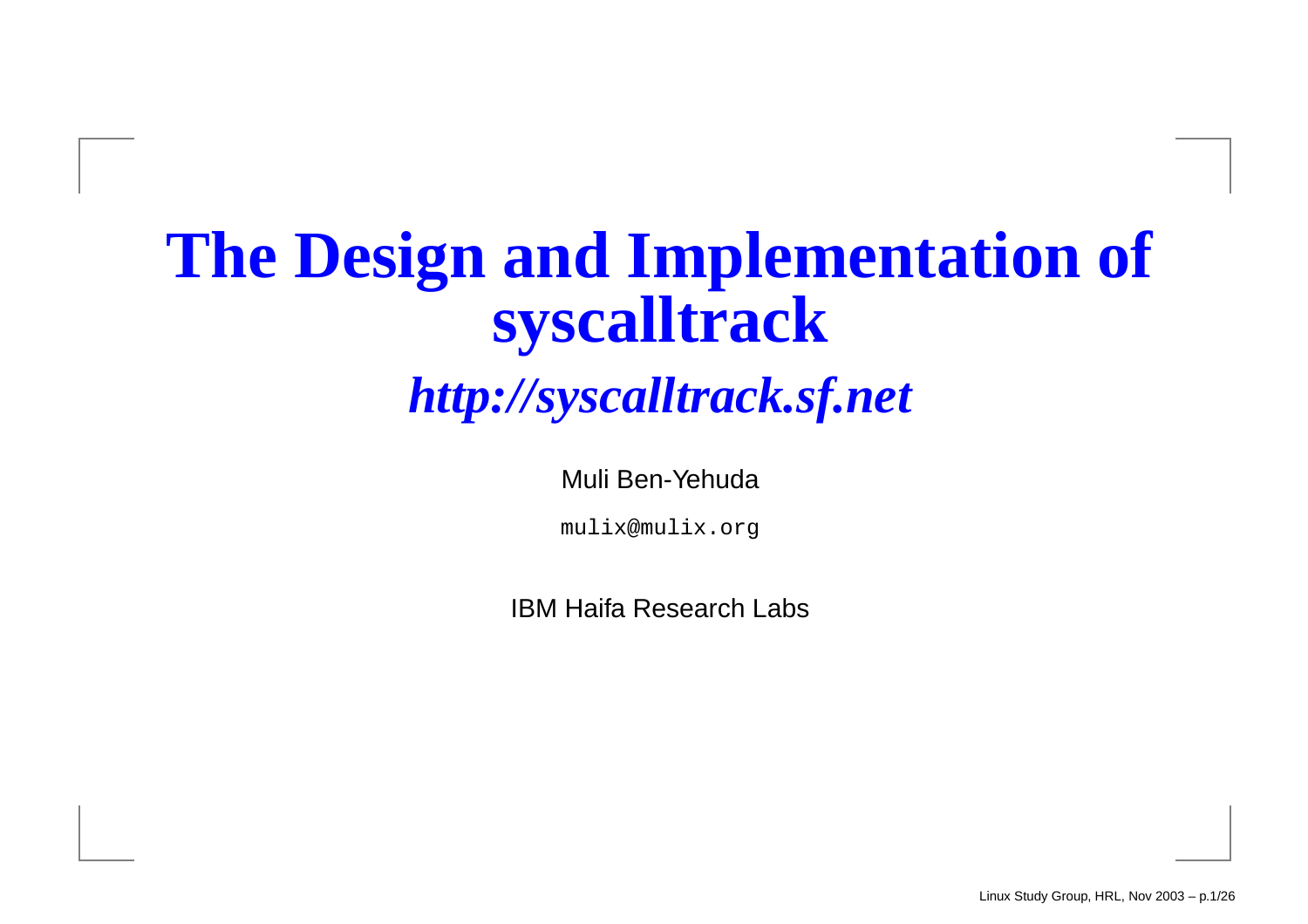# **TOC**

- General Overview What Is syscalltrack?
- Architecture Overview
- syscalltrack's Kernel Modules
- The Hijacker Module
- The Rules Module
- Communication With User-Space
- Code Auto-Generation
- Problems In Kernel Space
- syscalltrack's Configuration Utility sct\_config
- The Configuration File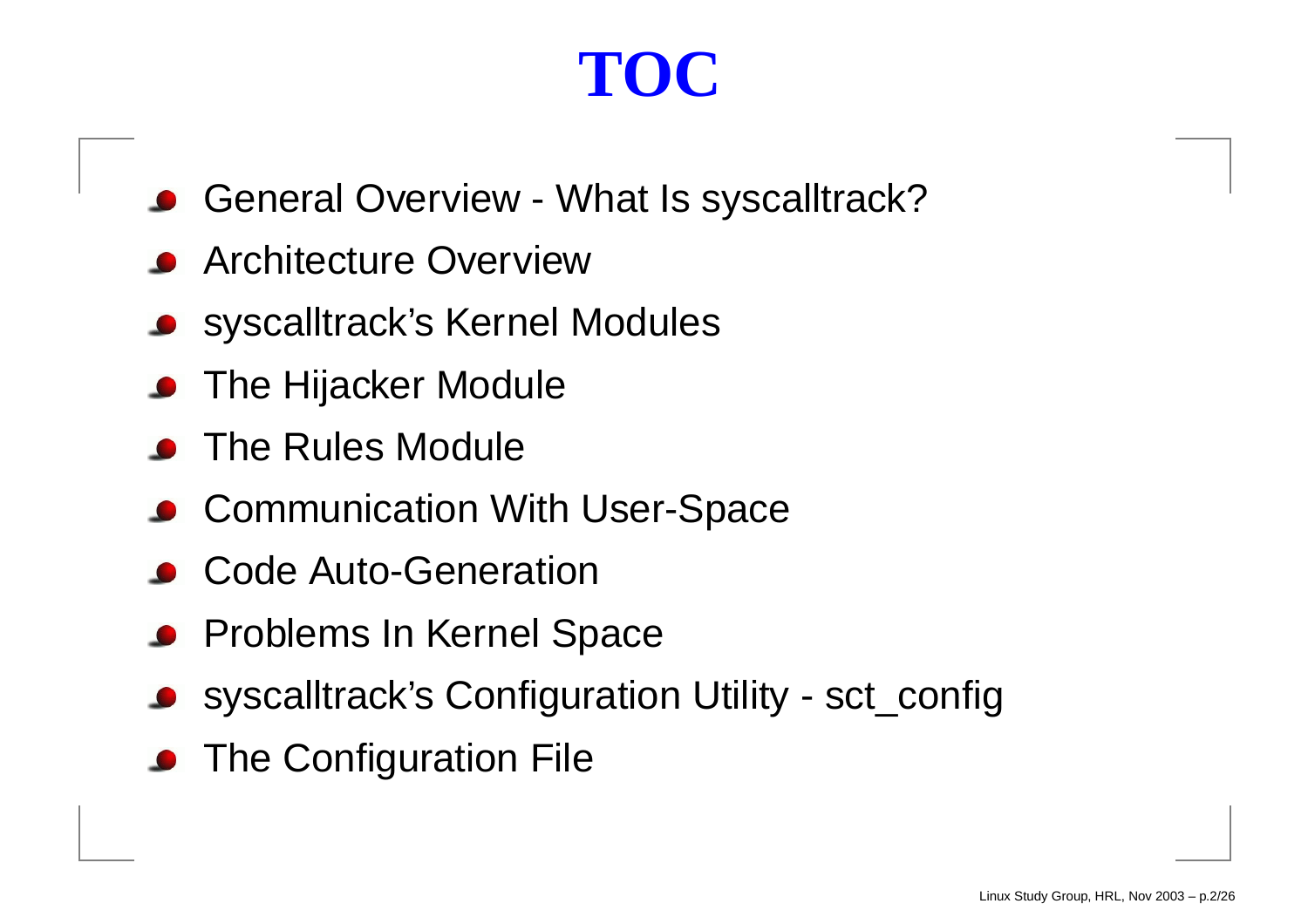# **Topics (Cont.)**

- The Tree Parser
- **Handling Errors**
- Interesting Bugs and Technical Issues
- The Problems With Hijacking System Calls
- **Handling Structure Parameters**
- **System Call Multiplexing**
- The Future
- The Authors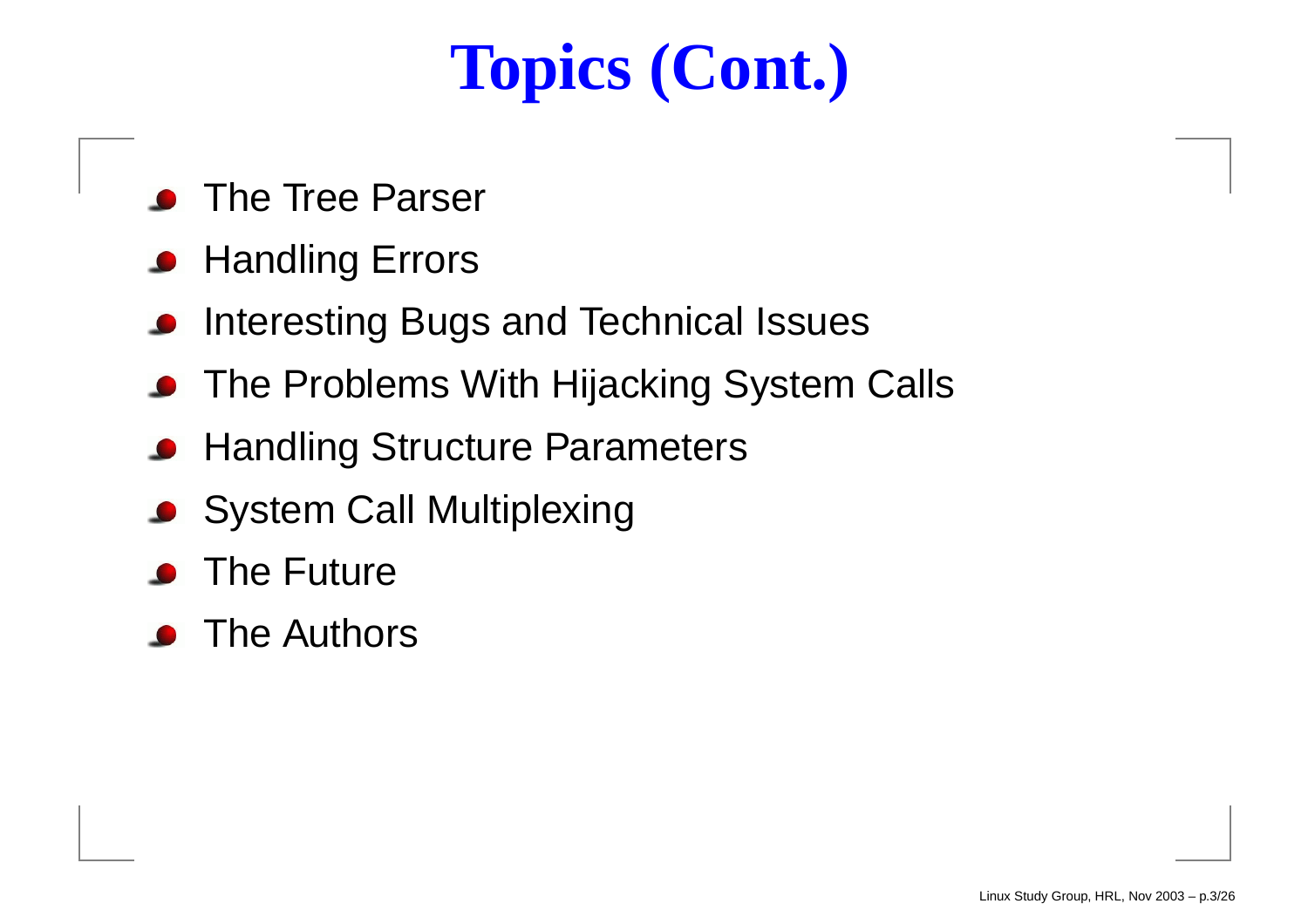# **General Overview - What Is syscalltrack?**

- syscalltrack is <sup>a</sup> free software project, composed of Kernel modules and user utilities to allow filtering, logging and altering the invocation of system calls.
- syscalltrack was created to answer the question "which process did that?", complementing strace's "what did that process do?".
- Currently supports filtering, logging, suspending or killing <sup>a</sup> process and failing <sup>a</sup> system call.
- Kernel 2.4.X fully supported, support for 2.6.X is <sup>a</sup> work in progress.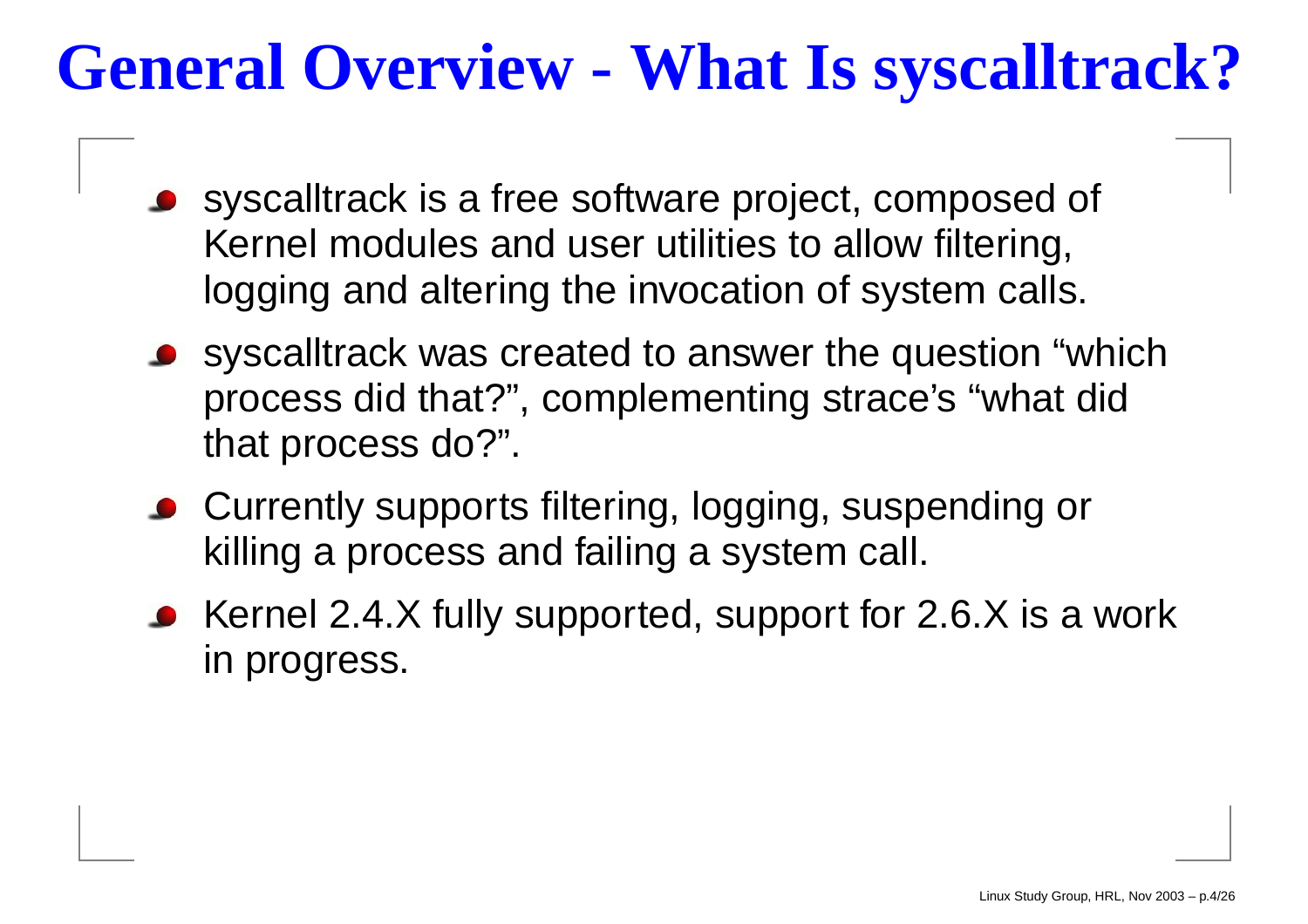#### **Architecture Overview**

- 2 kernel modules:
	- A module to hijack system calls (sct\_hijack).
	- A module to perform the actual filtering, and communicating with user space (sct\_rules).
- A rules library (sct\_rules), composing the filtering and action logic.
- A communications library (sct\_ctrl\_lib) allows user-processes to configure the module.
- User-mode utility parses the configuration file, validates the rules, and then deletes all existing rules in the module, and injects the new ones.
- Lots of tests stress, regression, functionality.
- Various useful utilities (sctlog, sctrace, etc).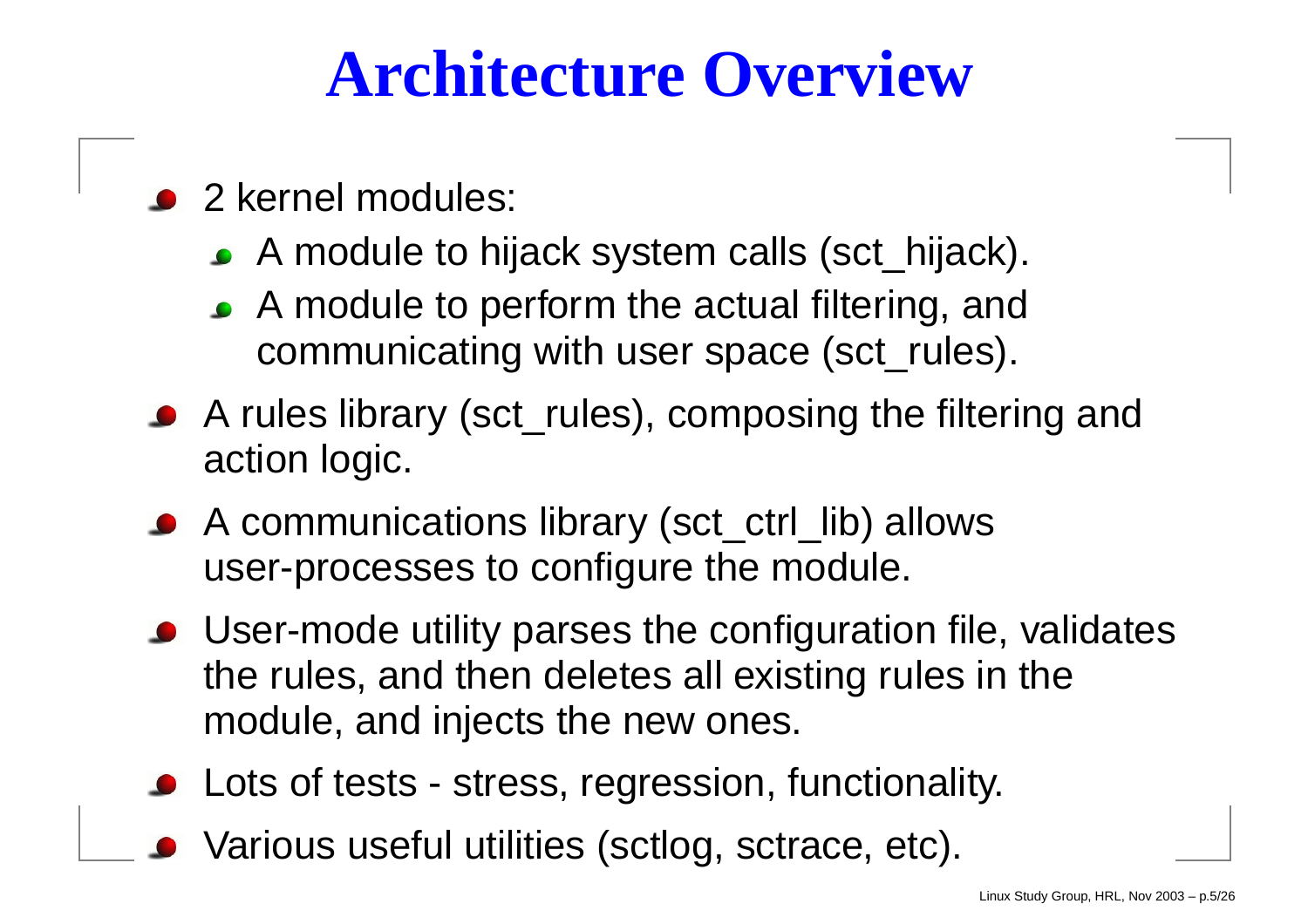#### **syscalltrack's Kernel Modules**

- syscalltrack contains 2 kernel modules 'sct\_hijack.o' and 'sct\_rules.o'.
- The former handles system call 'hijacking' (that is, replacing <sup>a</sup> system call with another function). The latter does the filtering and takes appropriate action, and handles communication with user space.
- The split into two modules is done to to seperate mechanism (system call hijacking) from specifics (syscalltrack's filtering and actions) and to avoid race conditions inherent to the use of modules in this capacity. More about this later.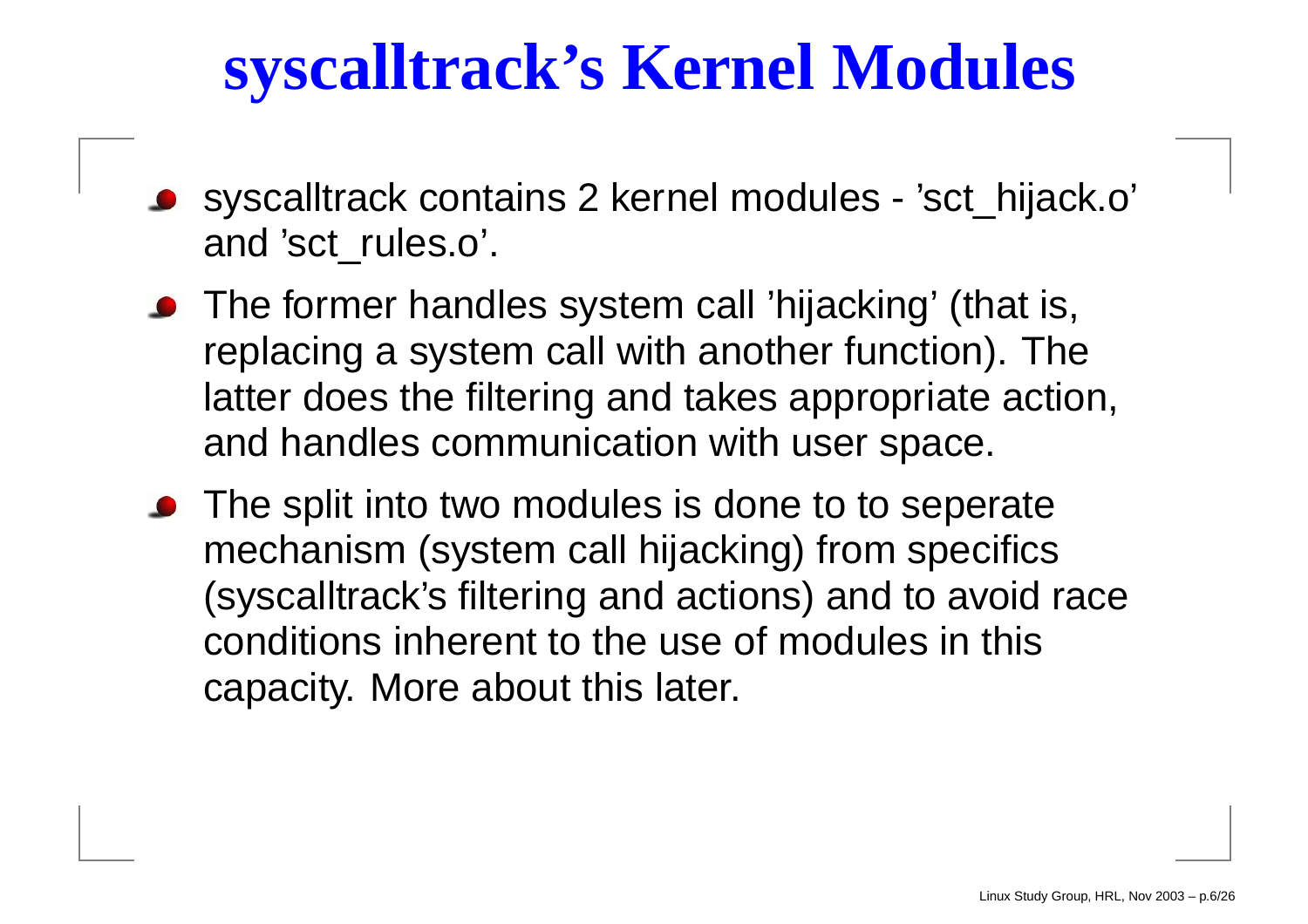# **The Hijacker Module**

#### This module exports syscall hijacking functions:

int hijack\_syscall\_before(int syscall\_id, func\_ptr function); int hijack\_syscall\_after(int syscall\_id, func\_ptr function);

```
int release_syscall_before(int syscall_id);
int release_syscall_after(int syscall_id);
```
- Pointers to hijack stubs are inserted into the kernel's system call table, 'sys\_call\_table', instead of the pointer to the original system call. .
- Once <sup>a</sup> hijacked system call is called, the hijack stub will call a 'before hook', the original syscall, and then an 'after hook'.
- For kernel 2.6, the hijack module is no longer a seperate module but rather built into the kernel.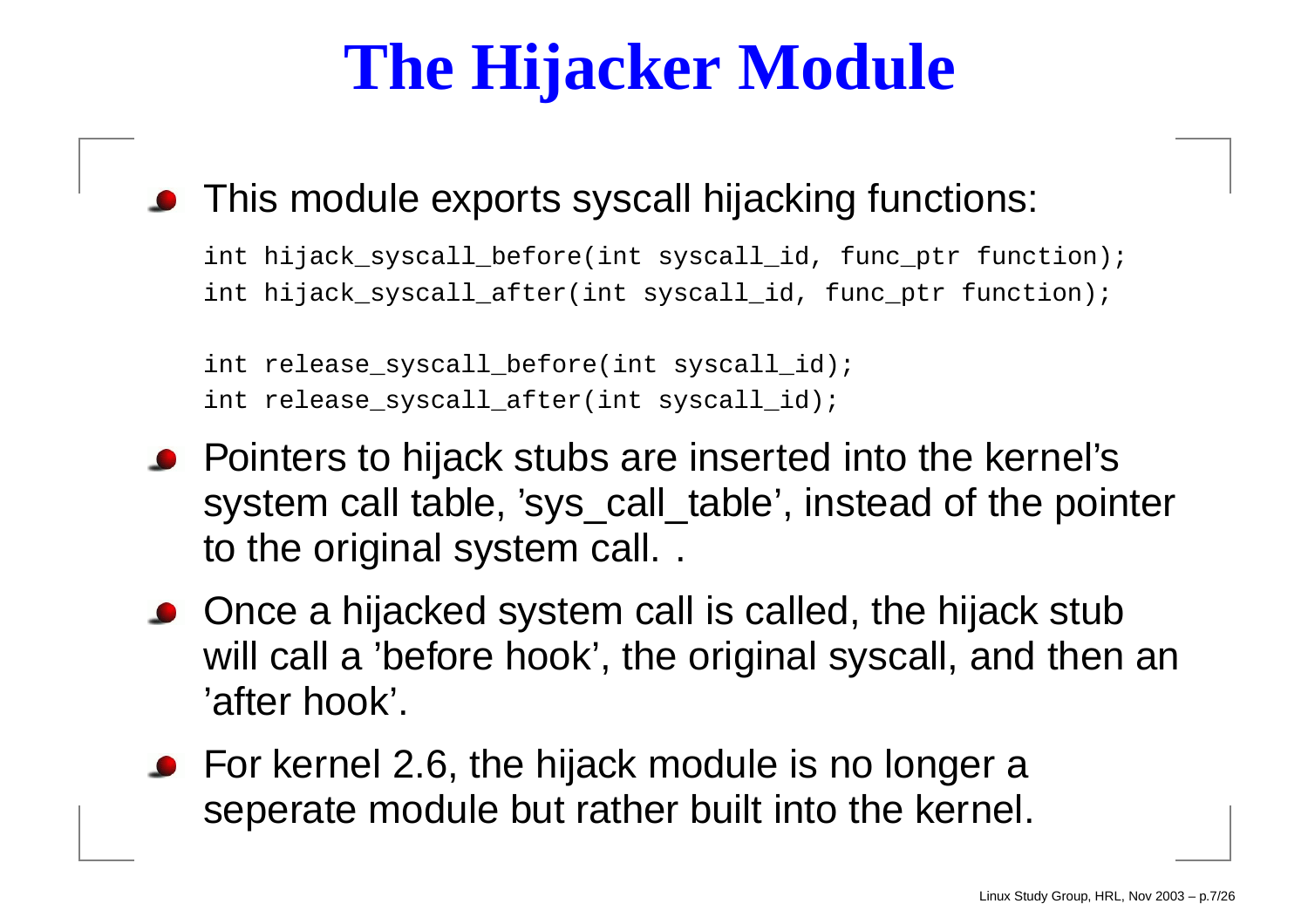# **The Filtering Module**

- This module (sct\_rules.o) accepts user-control messages, to add rules to <sup>a</sup> given syscall, delete <sup>a</sup> rule, print the rules, etc.
- When <sup>a</sup> system call is invoked, the before or after hook for this syscall is executed. This function matches the call's parameter and environment against all rules for this syscall, and if <sup>a</sup> match is found, an action is performed.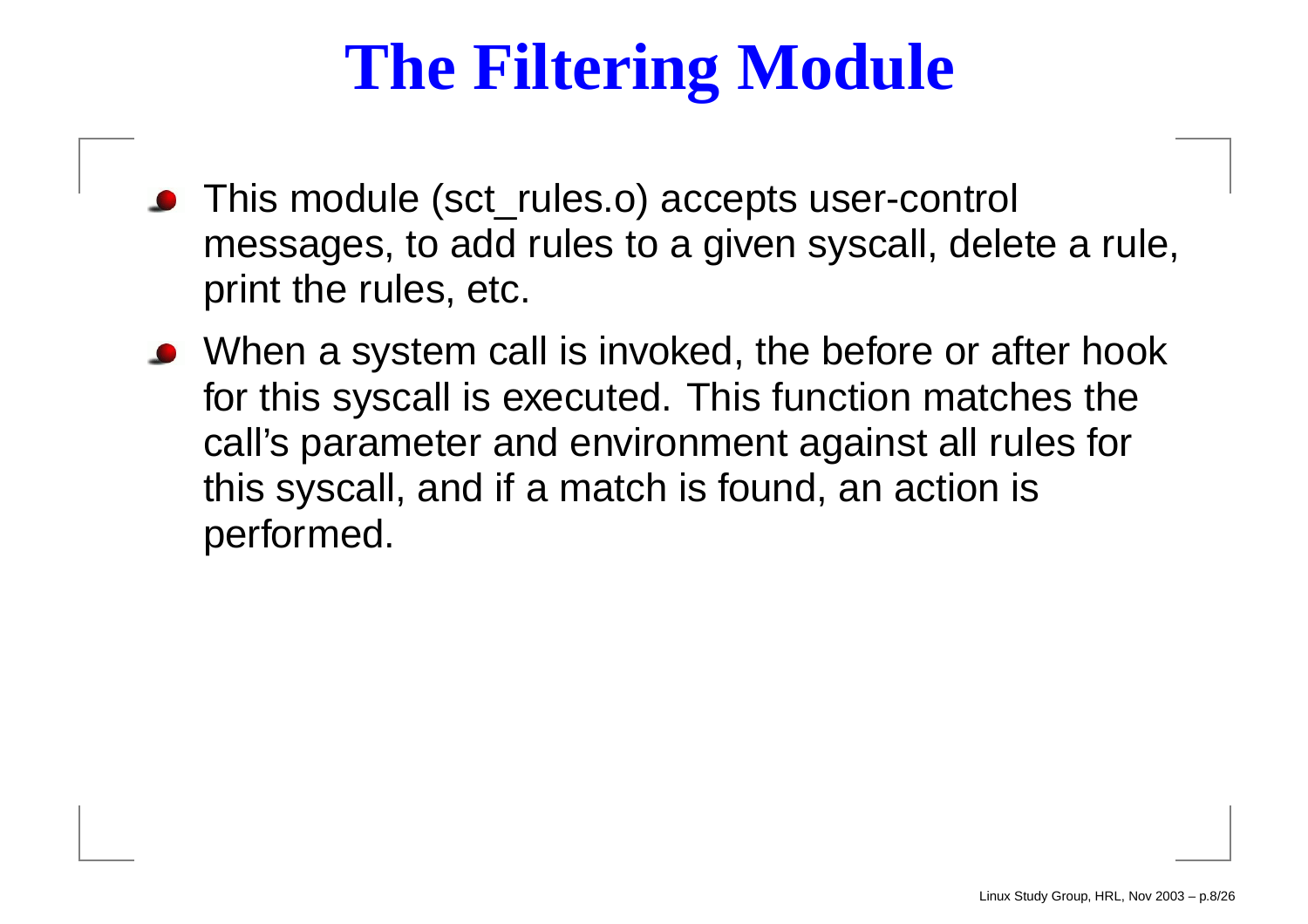# **The Filtering Module (Cont.)**

- For each system call, 2 sets of rules are kept 'before' rules, and 'after' rules.
- 'before' rules are checked right before invoking the system call. Thus, they could be used to disallow the syscall from being executed, or even alter parameters sent to the system call.
- 'after' rules are checked right after the syscall returns, and before returning to the user. They allow checking and logging the syscall's return value, altering this return value, and so on.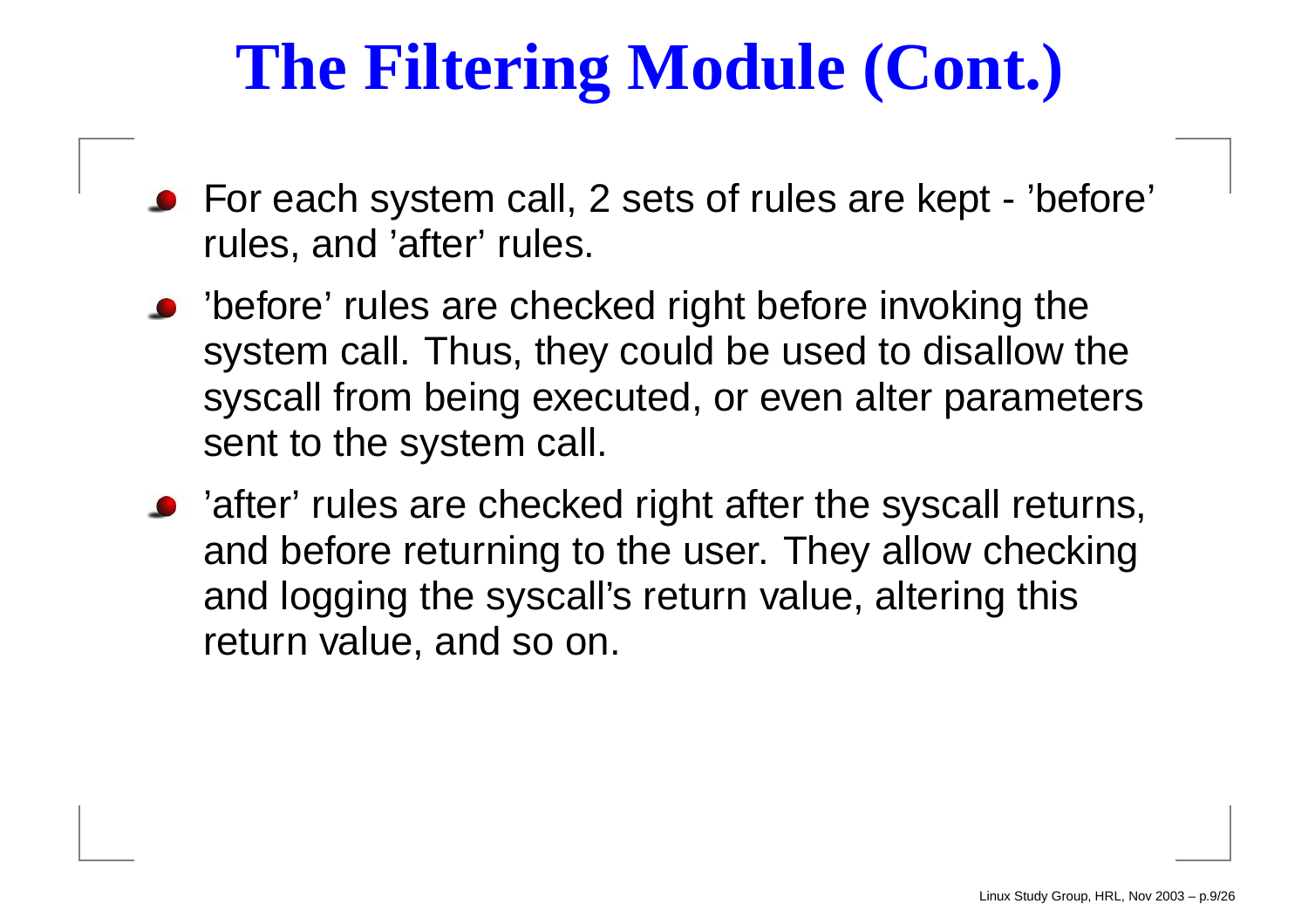# **Communication With User-Space**

- Communications with user-space is currently done by reading and writing from a special device file. Each supported command has its own 'constant', and a single function then accepts these commands and handles them.
- W e implemented our own protocol for these messages, including serialization of binar y data and other fun stuff. We are (lazily) evaluating other options that do not involve reinventing a wheel, such as netlink or relayfs.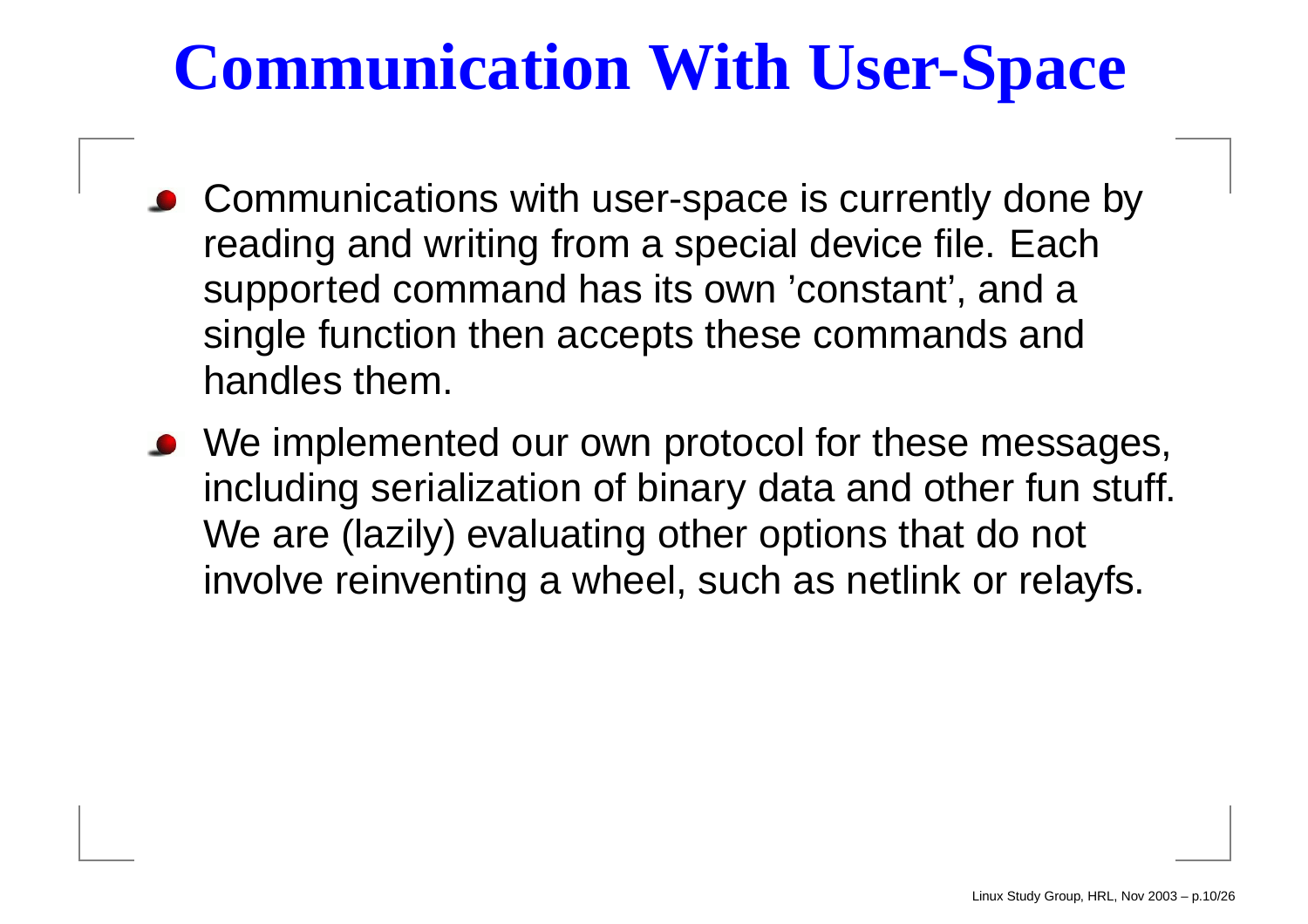### **Code Auto-Generation**

- Many functions in both kernel modules look very similar, and vary mostly by name/id of the system call they handle, and the parameters this system call receives.
- Instead of writing <sup>a</sup> lot of similar functions using copy/paste, <sup>a</sup> perl script generates the code for these functions. It does that by <sup>a</sup> combination of template files with macros, data types mappings and hard-coded constructs.
- This approach made sense in the early days of the project, where we were tasked with writing (and modifying!) over 200 such stubs for the different syscalls. Nowdays, with the integration of the hijack module into kernel 2.6, we are evaluating other options.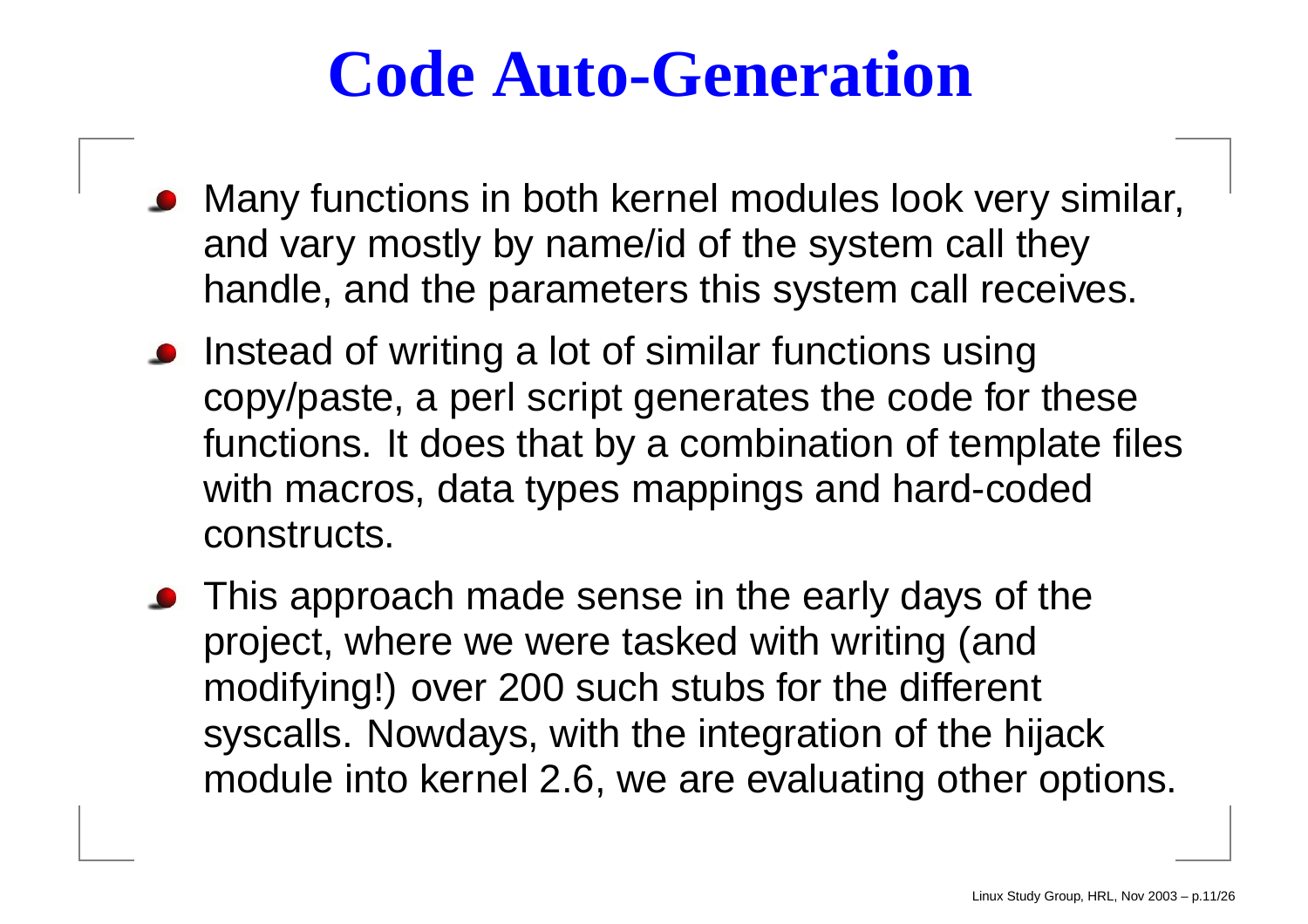## **Kernel Fun - Module Unload Race**

- When <sup>a</sup> module has one of its functions executed, or in the execution stack of <sup>a</sup> process/interrupt handler, unloading the module could crash the system - its code page is still in use, and yet might be re-allocated by the kernel for other purposes.
- **•** Thus, a module writer must make sure that no active invocations of its functions exist when the module is unloaded, using for example MOD\_INC\_USE\_COUNT.
- **However, doing this from within the module is inherently** racy.
- Solution? integrate the hijack module into the core kernel.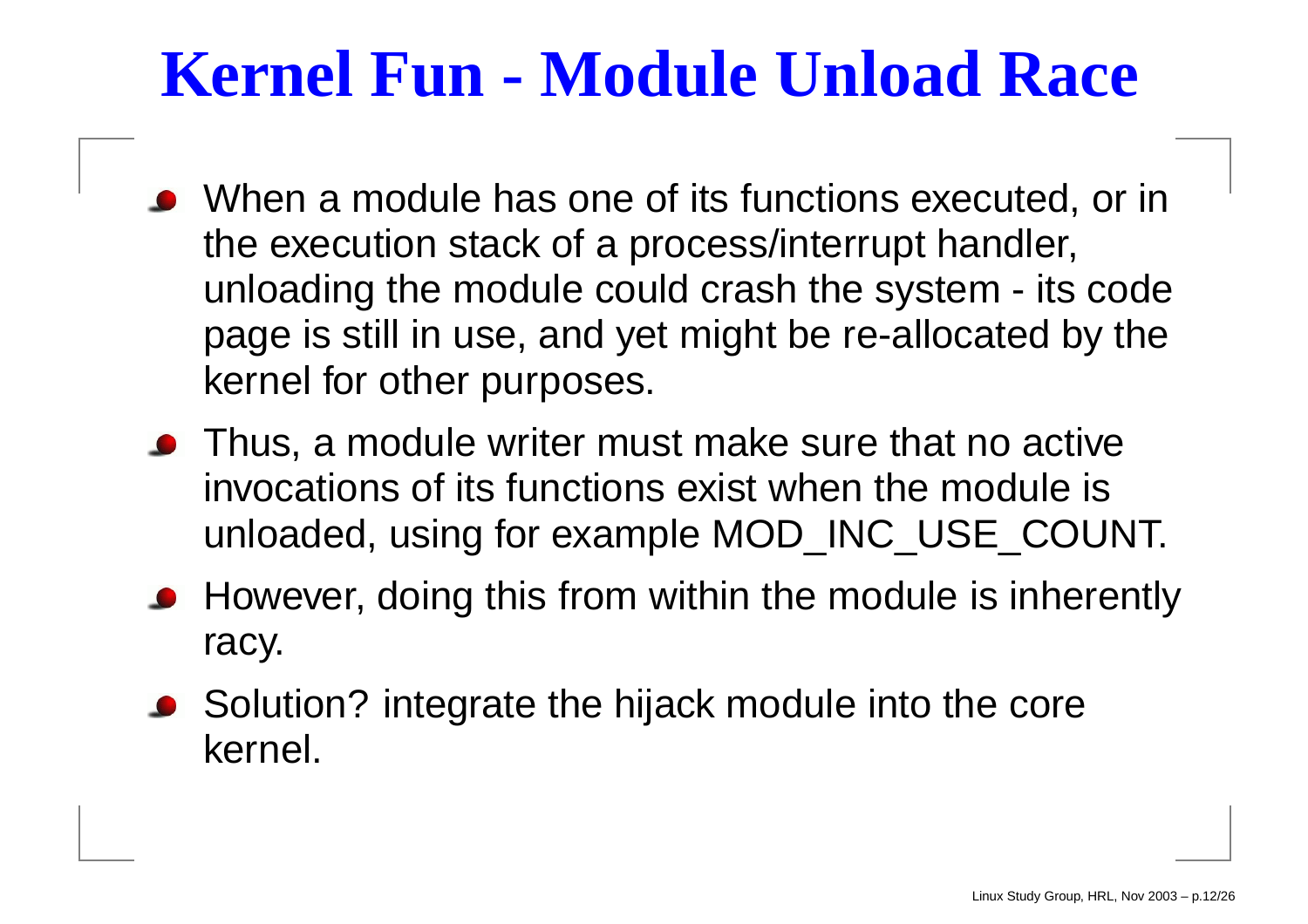#### **Kernel Fun - SMP And Re-Entrancy**

- A process executing <sup>a</sup> system call might go to sleep, allowing another process to execute this system call. In SMP systems, even if <sup>a</sup> process does not go to sleep, its code might be executed in parallel in another process.
- To avoid races (and data structures corruption) inherent to such situations, data structures must be carefully protected, using semaphores (around sections that might sleep), spin-locks (around non-sleeping sections, to handle SMP machines) etc.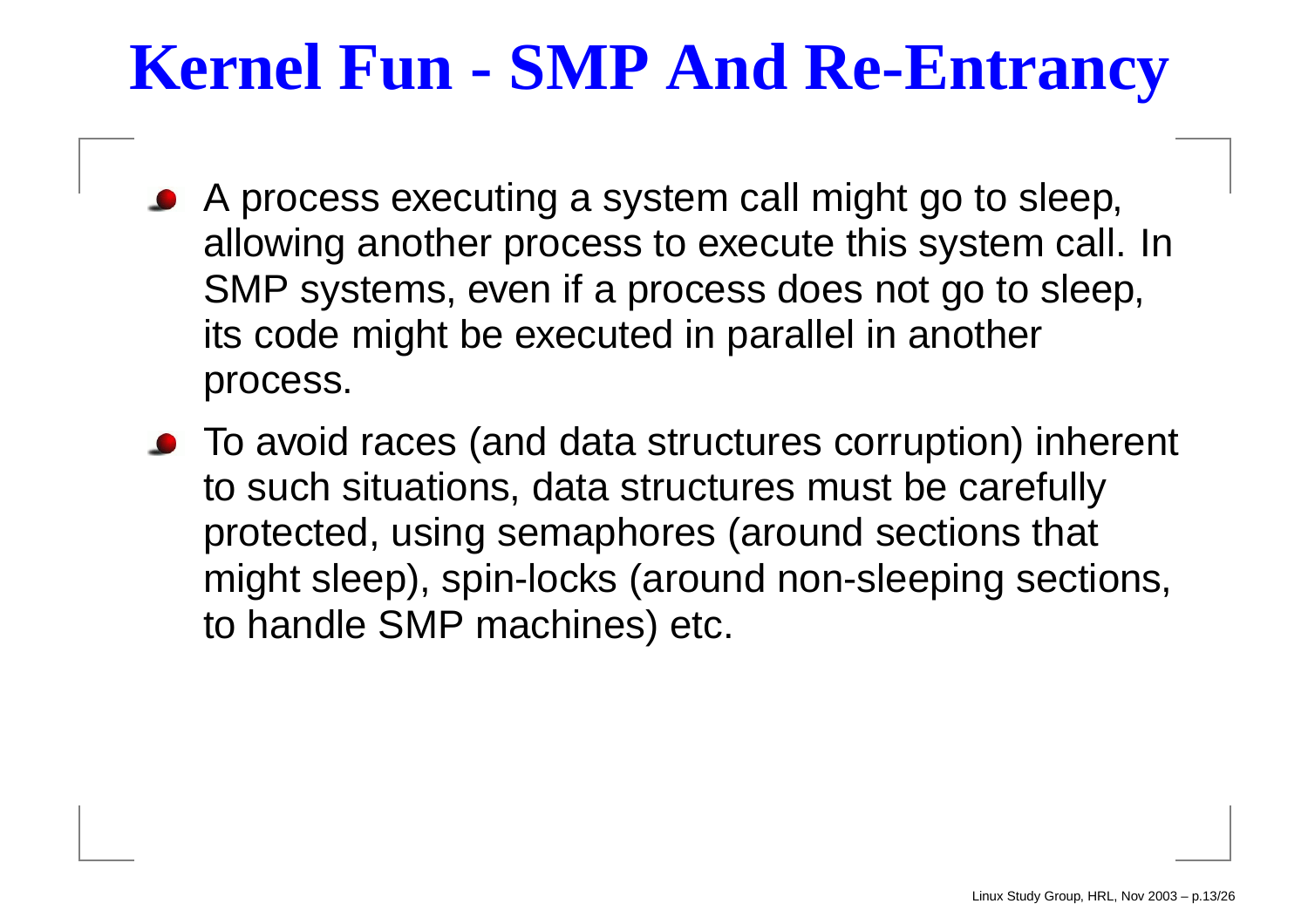## **Kernel Fun - Locking**

- However, over-use of locks would slow the kernel: either by forcing serial execution in cases where an SMP machine could actually work in parallel, or by introducing redundant overhead (locking and unlocking adds extra overhead).
- Due to "let's do it simple now and optimize later" mentality, syscalltrack has <sup>a</sup> huge semaphore, "tracker\_sem", that serializes the filtering of different system calls. Getting rid of it is <sup>a</sup> prequisite before the 1.0 release (but requires <sup>a</sup> redesign of some of the most sensitive code...).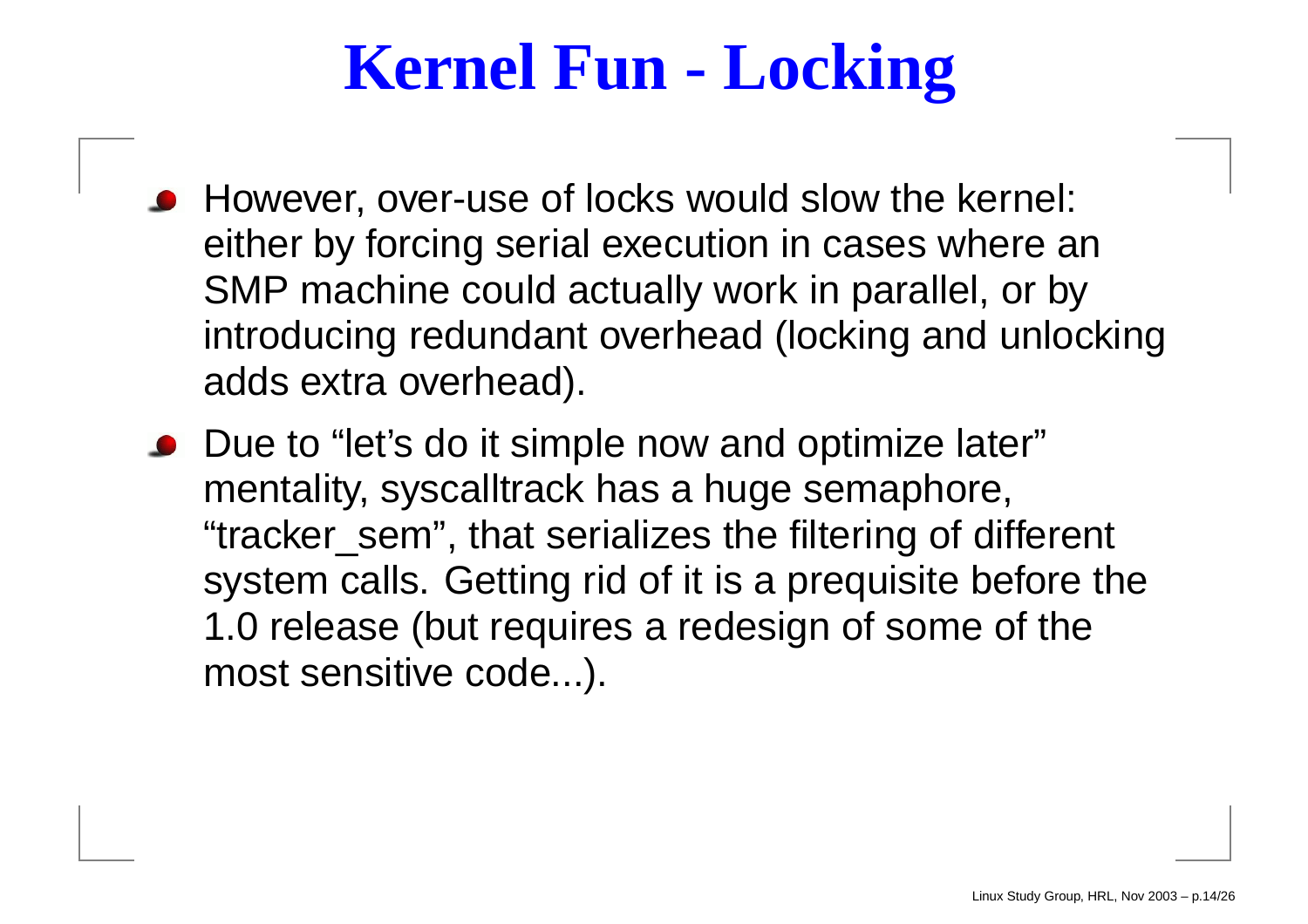# **syscalltrack's Configuration - sct\_config**

- 'sct\_config' is <sup>a</sup> C++ program that allows configuring the module. It is made of <sup>a</sup> parser (to read and understand a config file) and <sup>a</sup> commands generator (to generate data for commands for the kernel module).
- 'sct\_config' is written using <sup>a</sup> combination of top-down and recursive-decent parsing.
- 'sct\_config' may be used to perform other control operations - deleting all active rules, or printing them to the system's log file.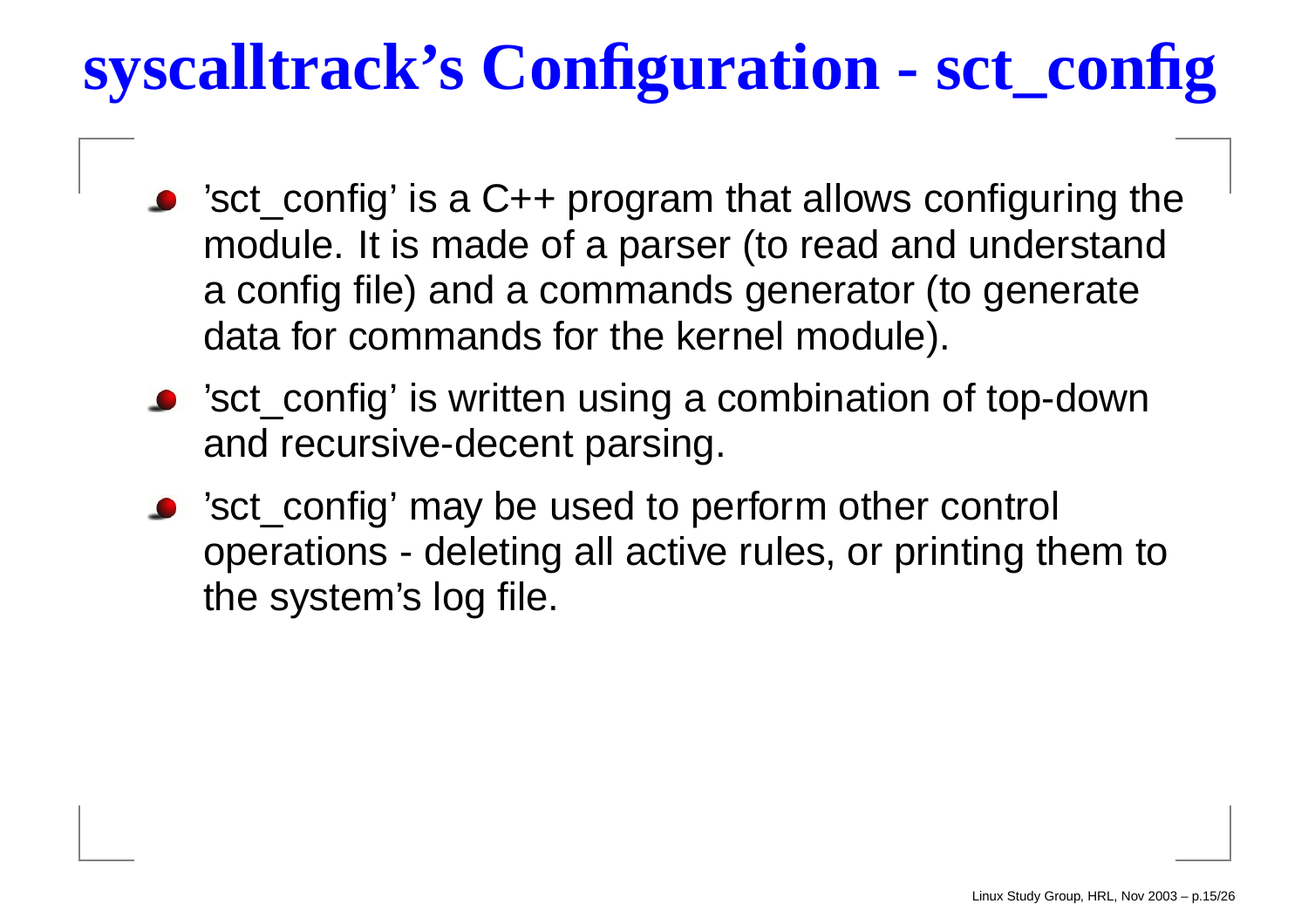# **The Configuration File**

The configuration file contains <sup>a</sup> list of rules. A rule might look like this:

{

}

```
rulesyscall_name = unlink
        rule_name = passwd_unlink_rule
        filter_expression {PARAMS[1] == "passwd" }
        action {
                type = LOG
                log_format {syscall:%pid[%comm]:%sid_%sname(%params)
                             (rule %ruleid)}
        }
```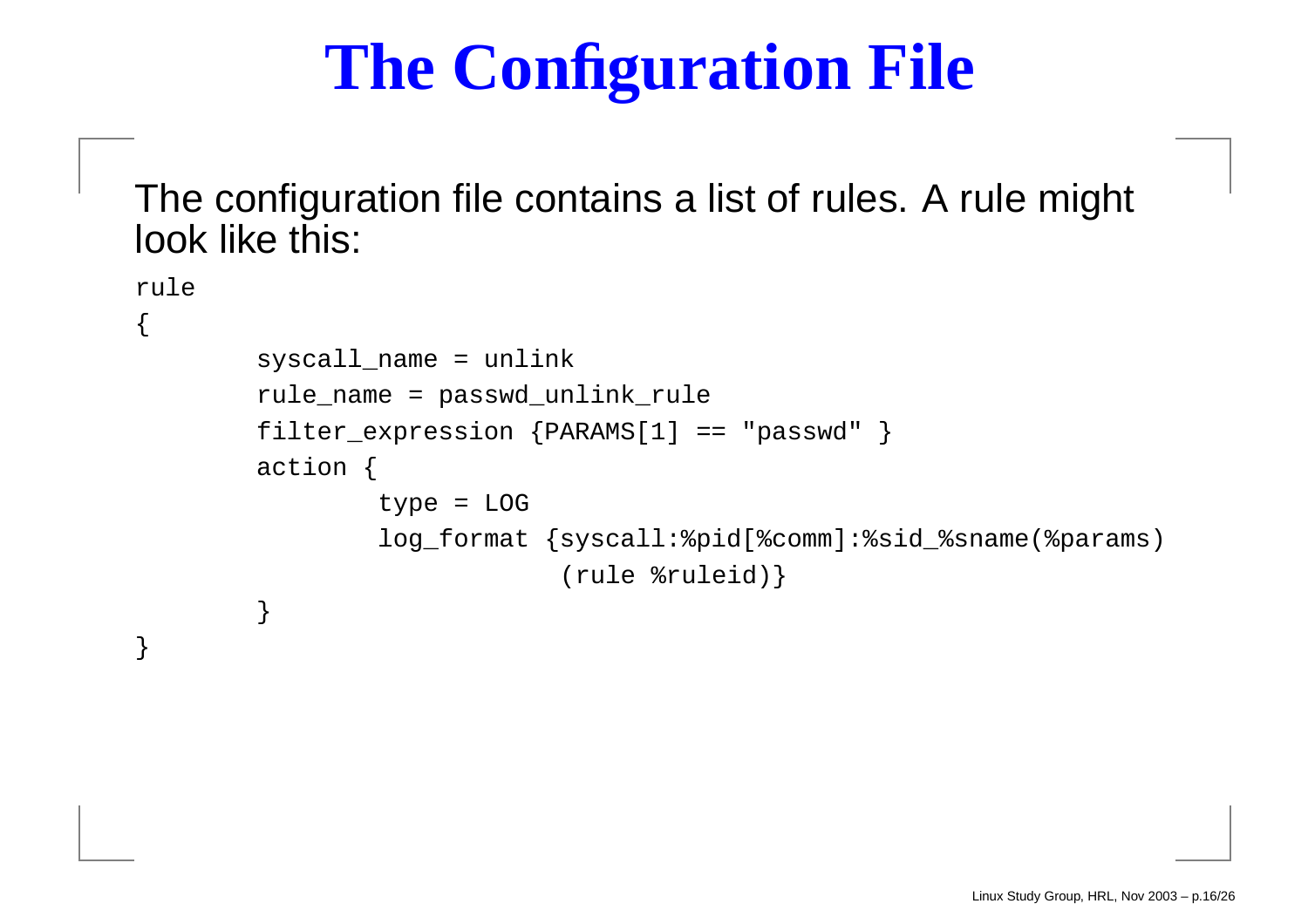#### **The Tree Parser**

- 'sct\_config' reads the configuration file to memory and passes it to <sup>a</sup> parser.
- The parser parses the configuration file and for each keyword it recognizes, such as 'rule', 'syscall\_name' or 'filter\_expression', it calls <sup>a</sup> parser for that keyword's value.
- The value can be <sup>a</sup> simple token, such as 'before', or <sup>a</sup> complex token such as the entire rule's contents or <sup>a</sup> filter expression, like

```
PID != 1 && PARAMS[1] in ("boo", "bee", "bah")
```
The parser should one day be written using compiler construction tools, such as lex and yacc. It was fun to write by hand, but it's <sup>a</sup> pain in the neck to maintain and extend.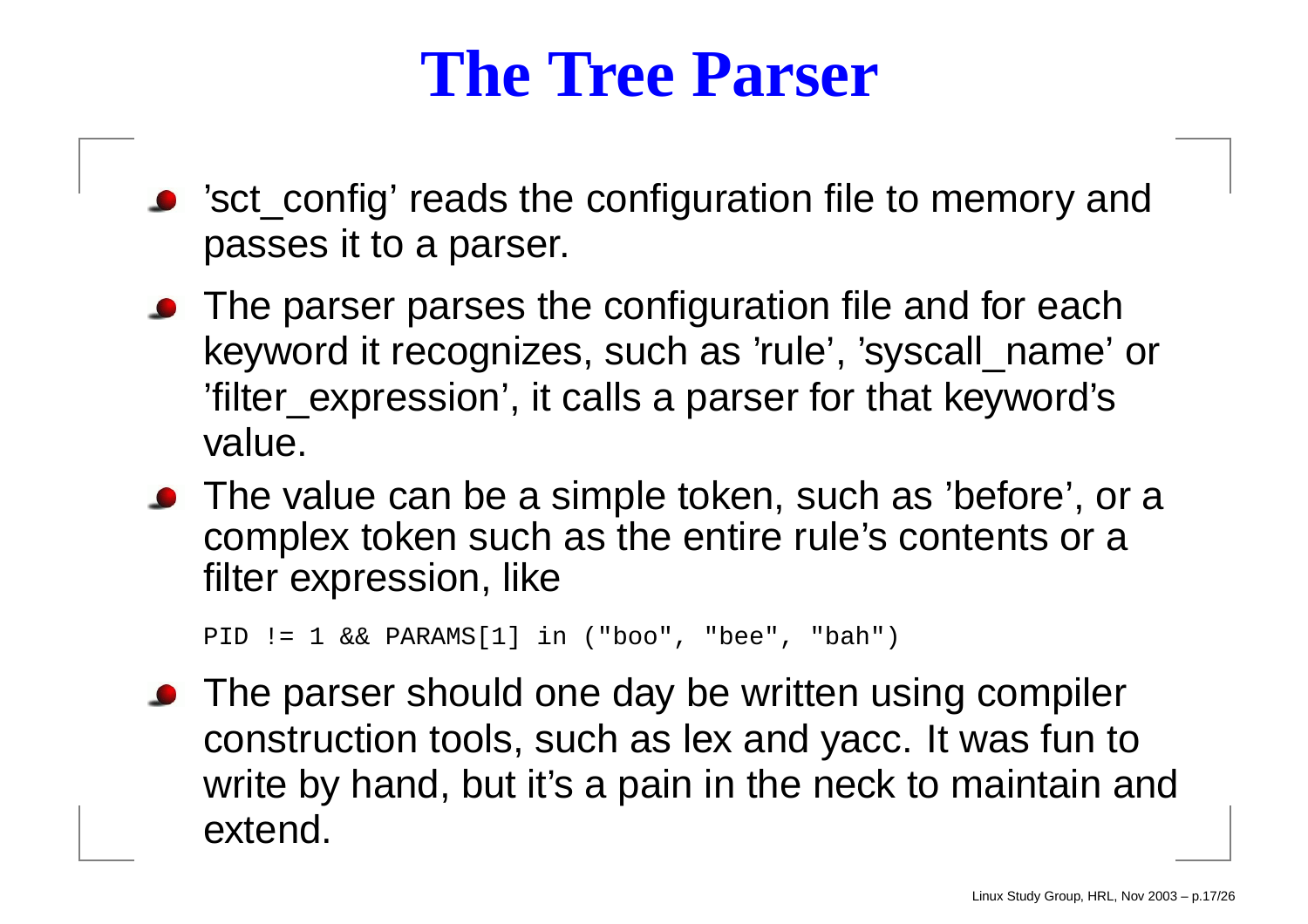# **Error Handling**

- Since 'sct\_config' is our user interface, it is imperative that it reports errors to the user clearly and concisely and not drown him in useless debugging data.
- Each function that encounters an error throws an exception with as much context information as it has. What line of the file was the error on, what was the token that caused the error, etc.
- Once thrown, an exception travels upwards in the call chain until <sup>a</sup> suitable exception handler is found. An exception handler could add information only it has to the exception and re-throw it, or it could report it to the user.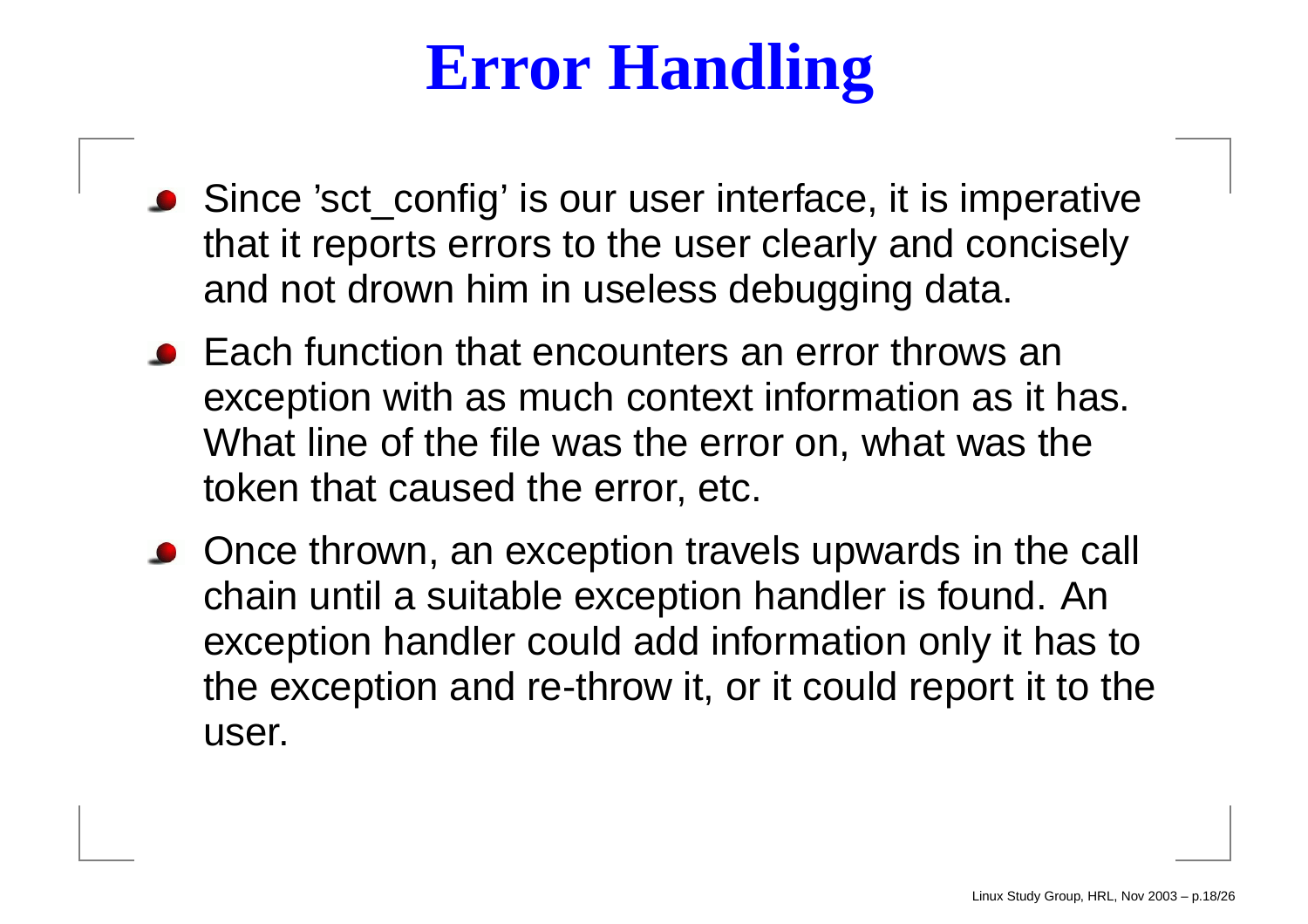# **Interesting Bugs and Technical Issues**

- Development of kernel modules (and even user-mode code) tends to expose various system bugs and "design obstacles". syscalltrack, being <sup>a</sup> non-standard project, seems to reveal quite <sup>a</sup> few of those.
- We'll illustrate a few of the more interesting/annoying ones here, to give one an impression.
- There were probably quite <sup>a</sup> few others, which we thankfully managed to suppress.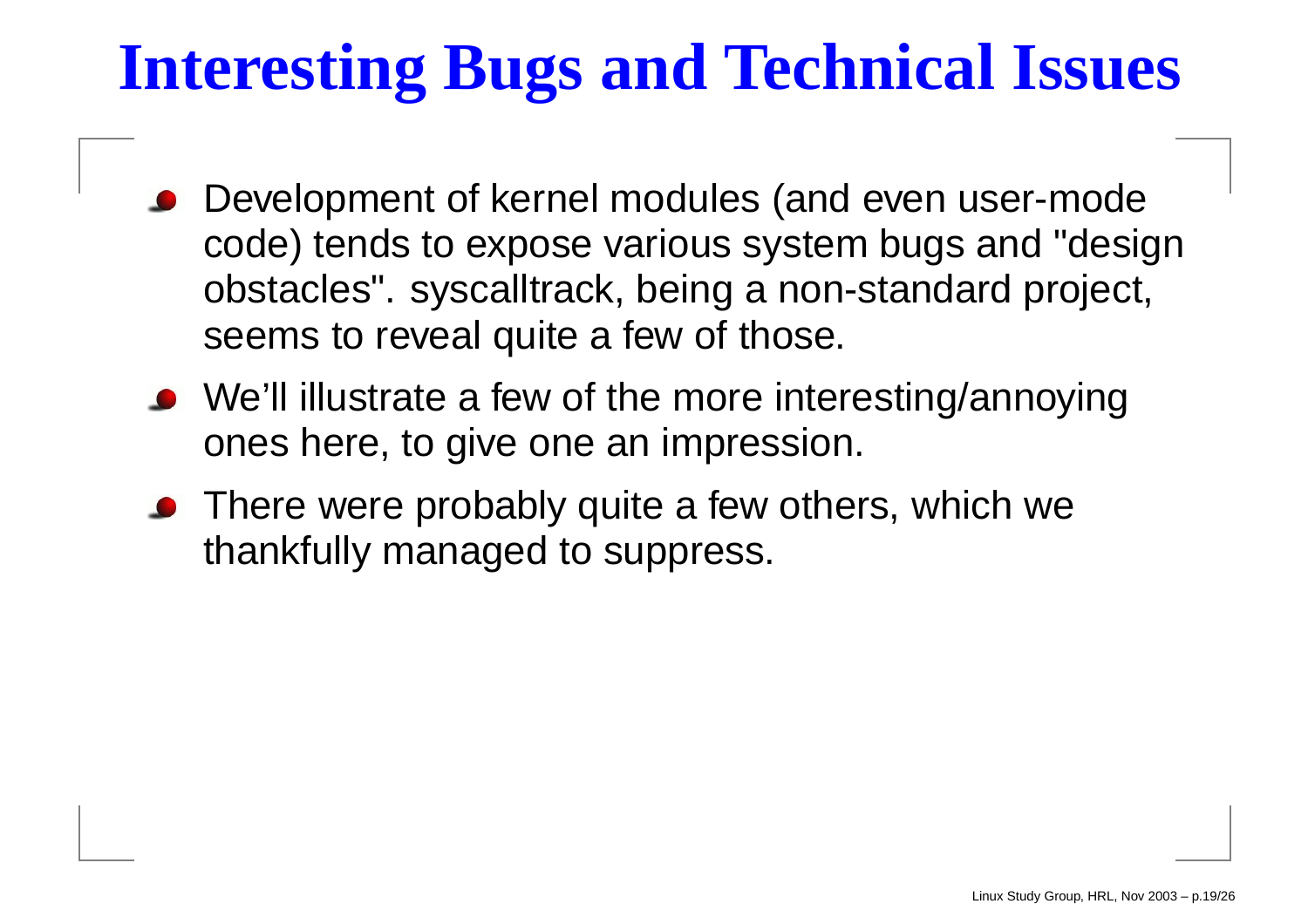# **Hijacking System Calls**

- There is no mechanism in Linux's kernel to hijack system calls, due to political reasons. Thus, hijacking them is done using various less-than-elegant techniques.
- The method we use means you locate the system call table - <sup>a</sup> table of pointers to all syscalls, mapped by syscall ID - copy <sup>a</sup> pointer to your own table, and replace the original pointer with <sup>a</sup> pointer to your "hijack stub" function.
- In 2.4, the system call table (sys\_call\_table) is exporter for modules to use, so there was no need for searching the kernel's memory directly. For 2.6, we refused to go searching in kernel memory, and instead moved the hijack module into the kernel, neatly sidestepping the propblem.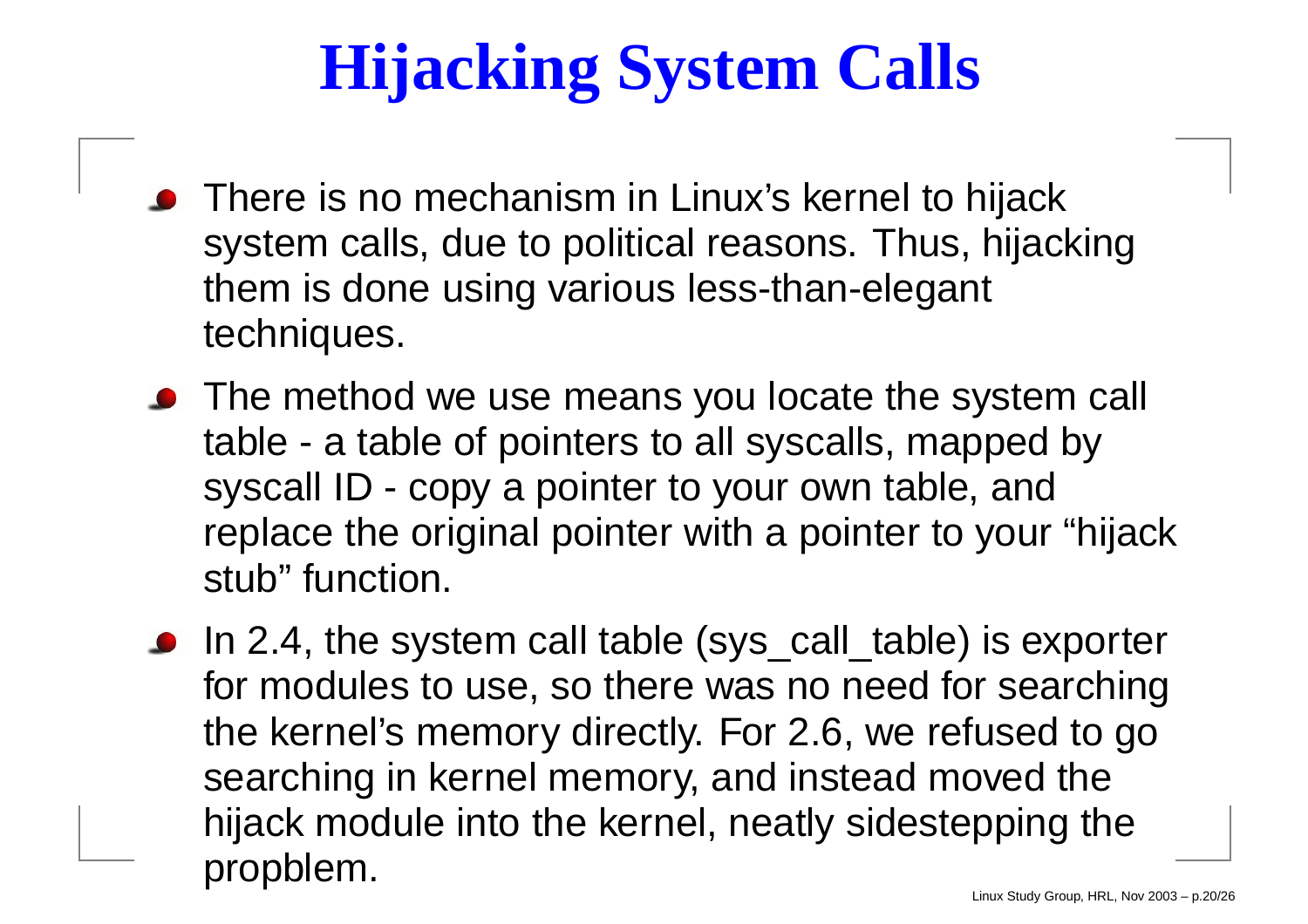# **Hijacking System Calls (Cont.)**

Of-course, you eventually should invoke the original system call, with the original parameters, or else the system breaks in most peculiar manners. It did...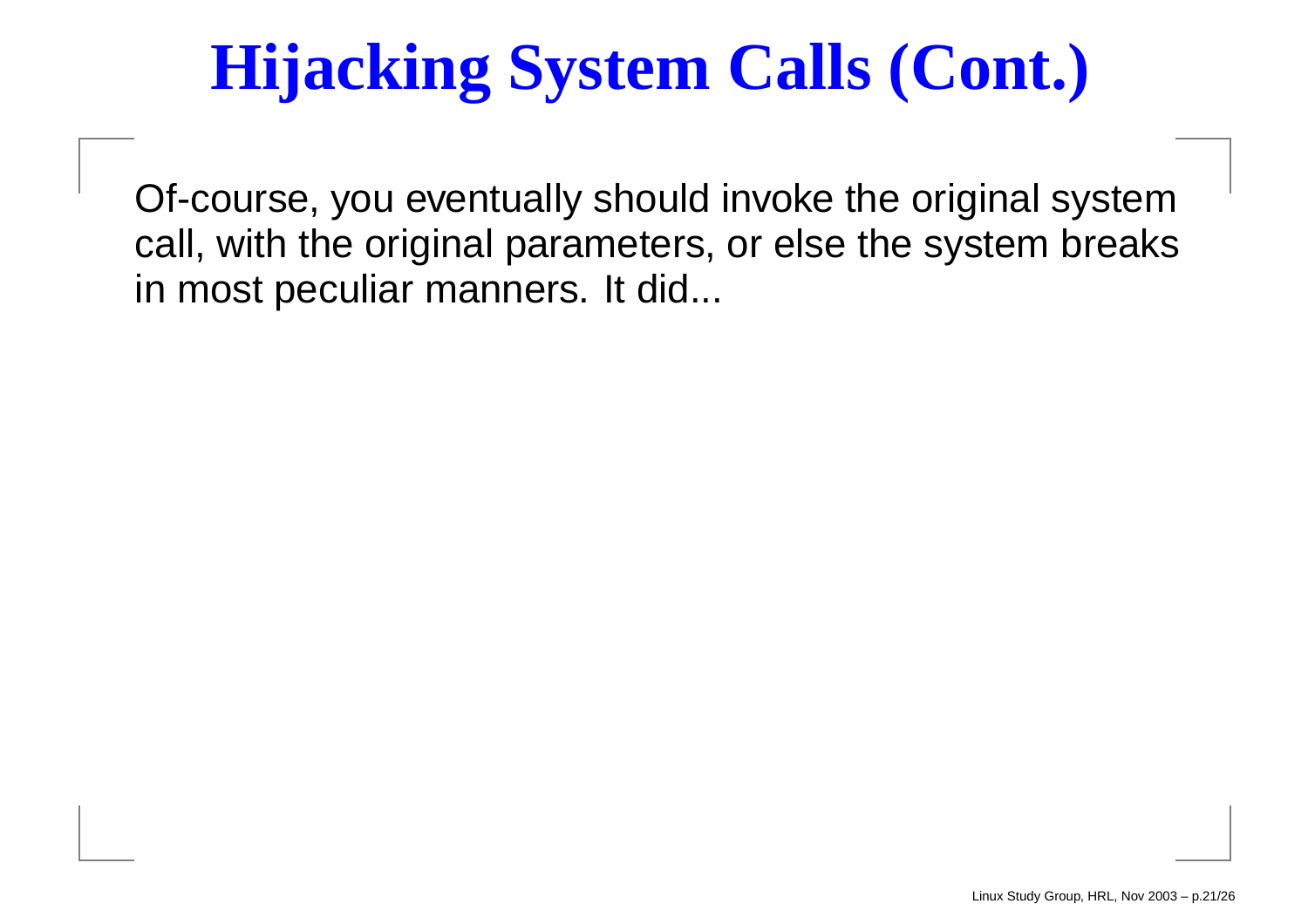## **Handling Structure Parameters**

- Some syscalls accept pointers to structures as parameters. Since they are complex parameters, we needed <sup>a</sup> method to filter based on <sup>a</sup> specific field in <sup>a</sup> struct.
- The simplest way to do this was translating <sup>a</sup> struct into a vector, with each struct field as an item in that vector. 'sct\_config' translates struct type + field name into an index.
- The kernel module translates the struct into <sup>a</sup> vector, and uses that vector for later matching operations.
- This approach makes type-casting impossible. The debate is still out on how to support type-casting.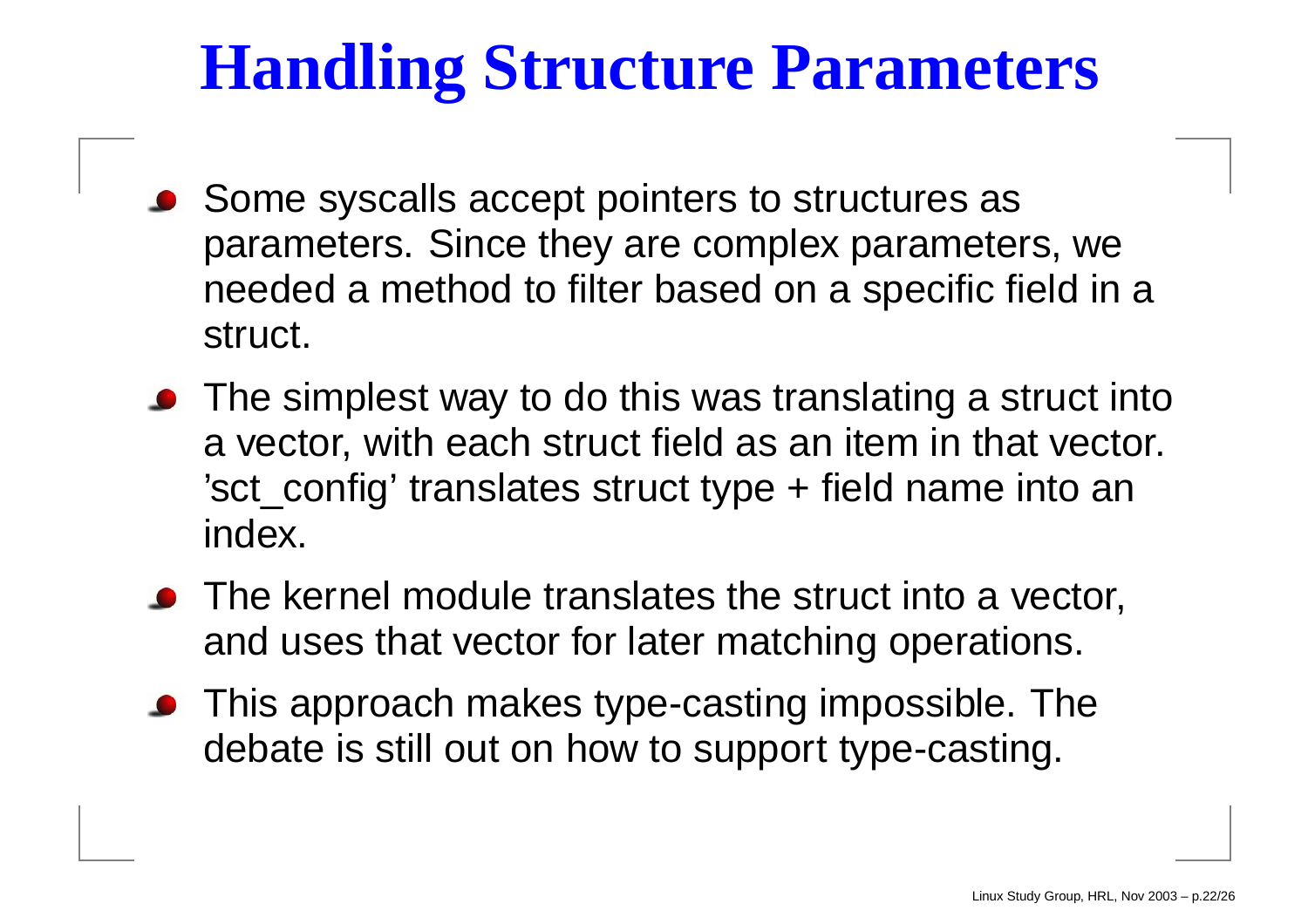# **System Call Multiplexing**

- Some "system calls" are actually multiplexers for several functions. For example, 'socketcall' is <sup>a</sup> multiplexer for all socket-related functions: socket, accept, connect, listen, shutdown, recv, send.
- Handling those required special handling, since we wanted to expose the muxed functions (not the muxing syscall) to users.
- Our solution was to encode the function ID inside the syscall ID, and have the kernel module break the number down, and apply rules to sub-functions, rather then to the syscall itself.
- For that to work, we needed to copy the kernel's mux syscall and make our own copy, that calls our functions, instead of the original system call.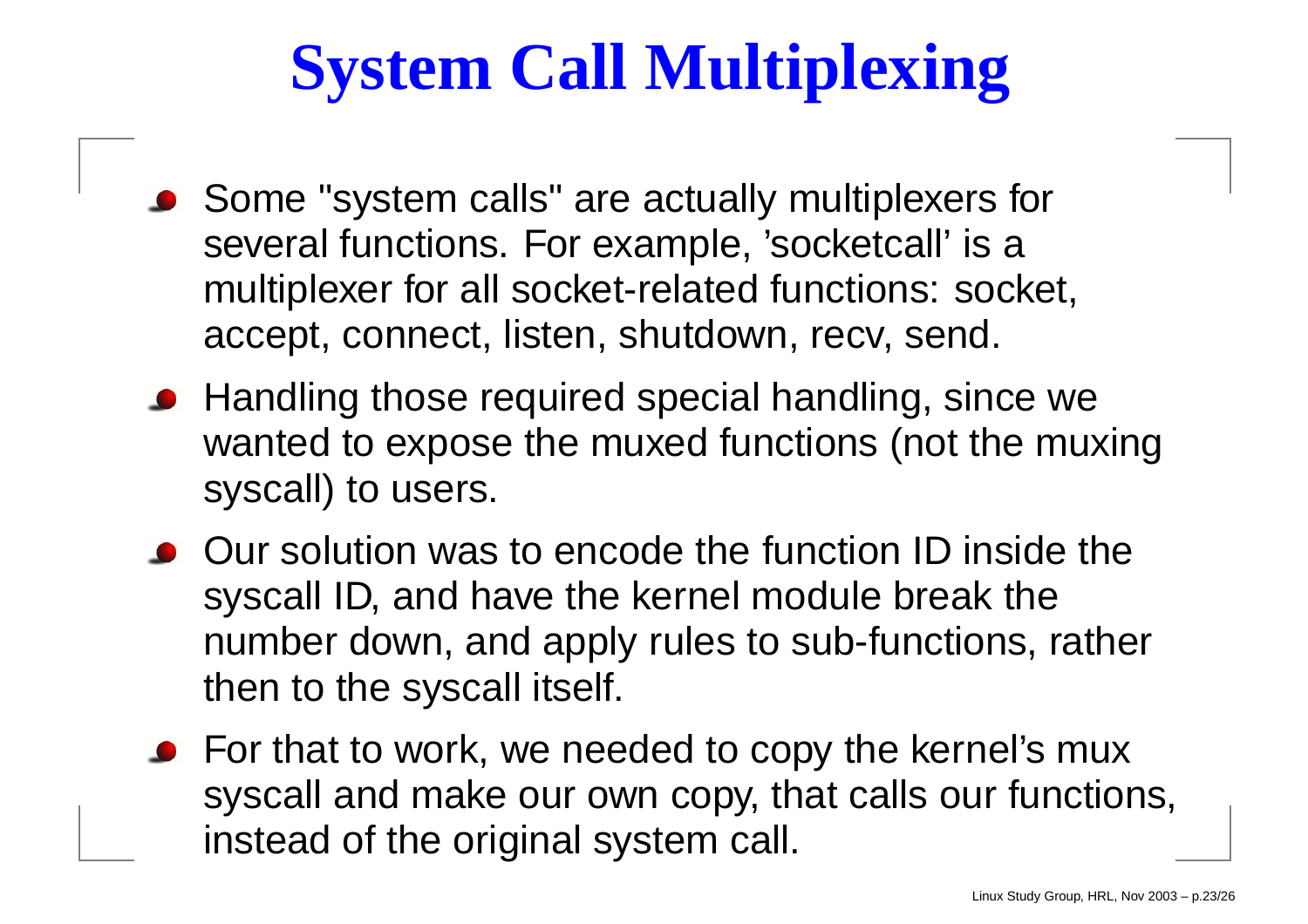#### **The Future...**

- Syscalltrack could divert to quite <sup>a</sup> few directions in the future, as our hearts desire.
- **•** For instance, we intend to add support for altering the contents of parameters before invoking <sup>a</sup> syscall. This has quite <sup>a</sup> few usages, e.g. "fixing" programs for which we don't have the source, or injecting faults into programs and seeing how they cope with them, etc.
- We could write an API that allows other modules to register rules that invoke callbacks in their functions though this would definitely cause political wars in the kernel - unless we explicitly state this interface is GPLed - so we will.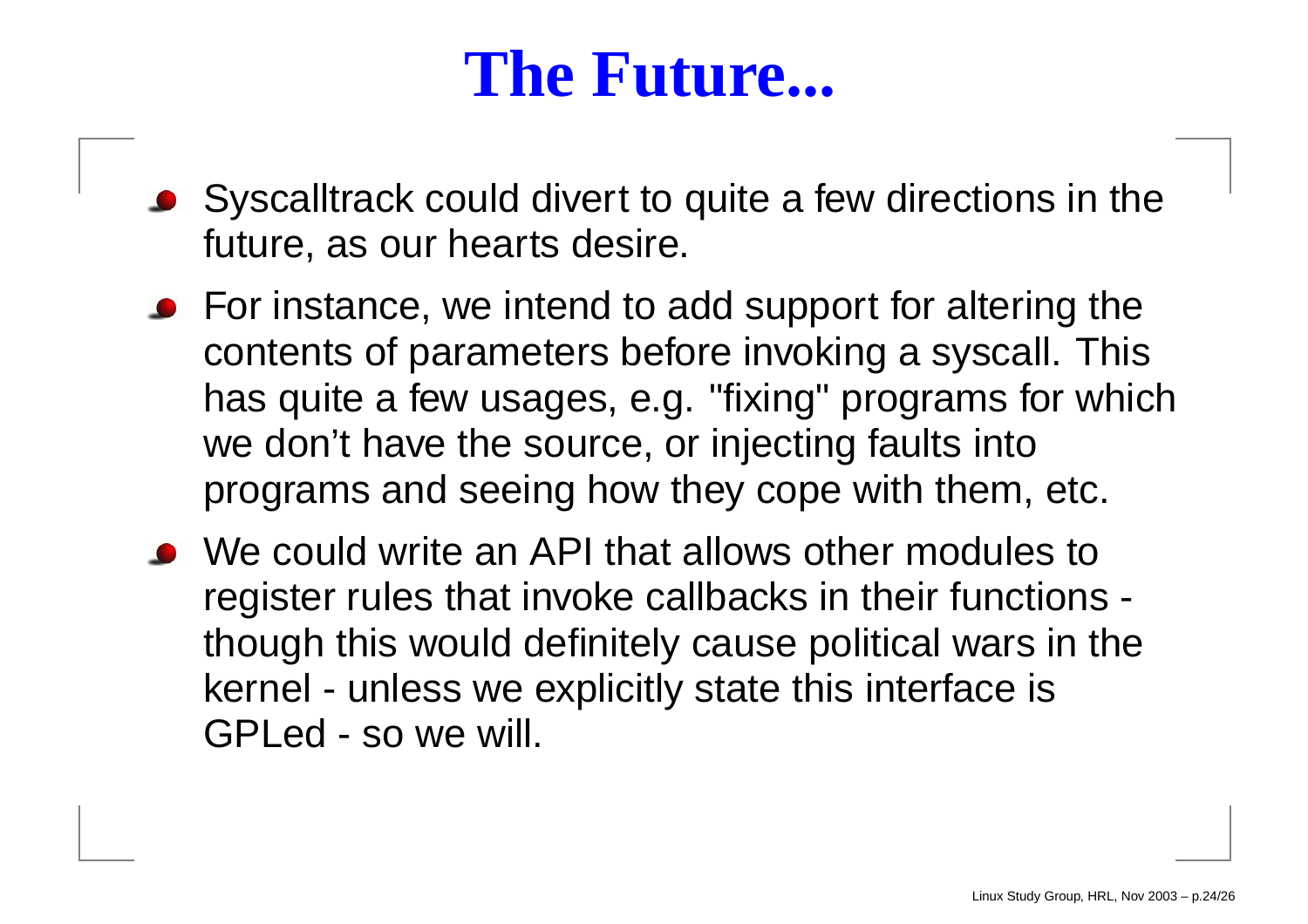# **The Future (Cont.)**

- Perhaps even externalising system call activation into user-space, to allow for easier development of various types of features, and debugging them in user-space.
- Muli is playing with the idea (well, not his its "stolen") of writing <sup>a</sup> module that sits on top of syscalltrack, learns patterns of use of the system, and later alerts if these patterns change. It has been done, but it's still <sup>a</sup> neat idea.